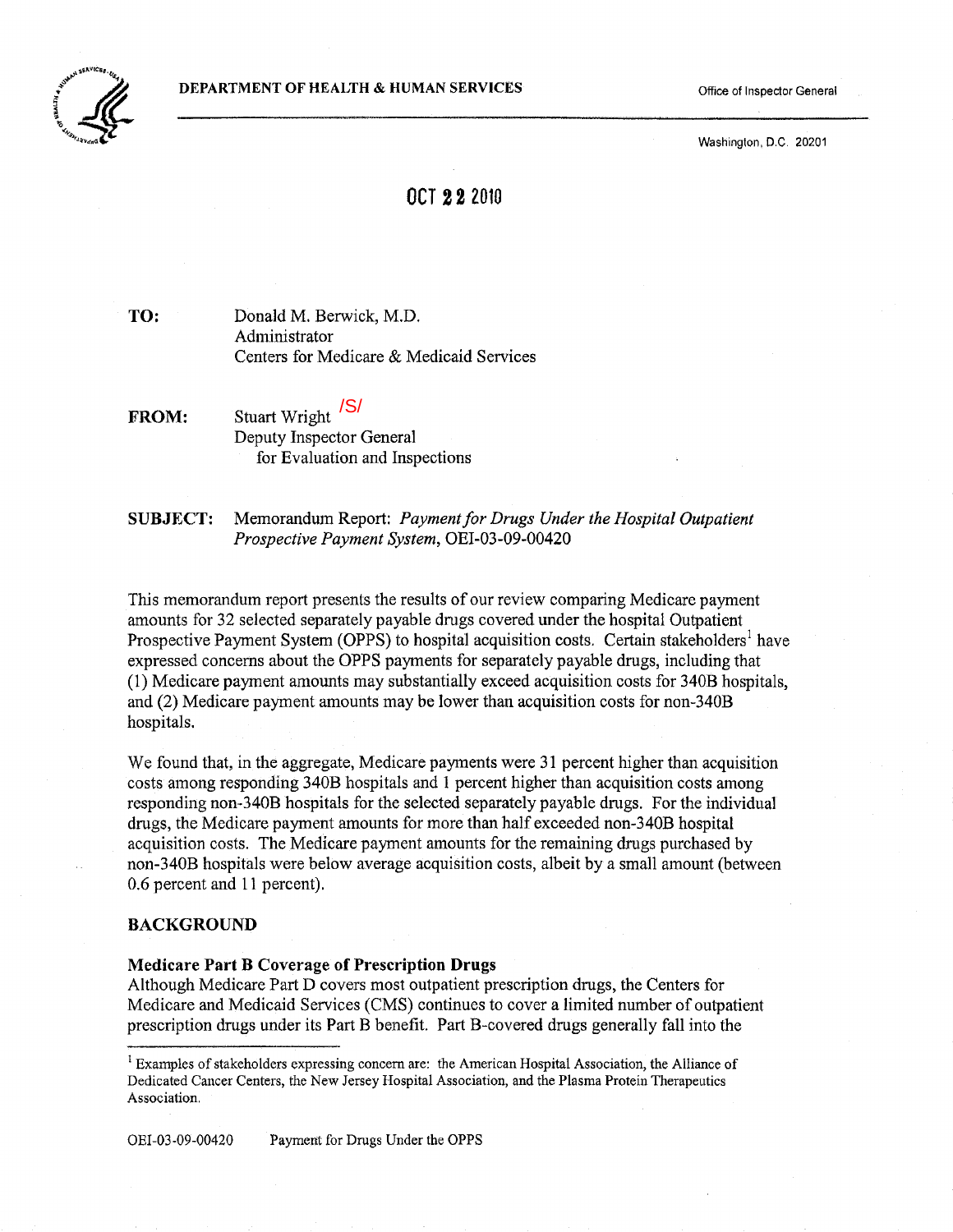# Page 2 – Donald M. Berwick, M.D.

following categories: drugs furnished incident to a physician's service (e.g., injectable drugs used in connection with the treatment of cancer); drugs explicitly covered by statute (e.g., some vaccines and oral anticancer drugs); and drugs used in conjunction with durable medical equipment (e.g., inhalation drugs). $2^{\circ}$  $2^{\circ}$  Medicare beneficiaries can receive Part B-covered drugs in several settings, including physician offices and hospital outpatient departments.

# **OPPS**

 $\overline{a}$ 

Prior to 2000, Medicare largely based payments for hospital outpatient services on reasonable costs. Congress replaced the reasonable cost-based payment method with a prospective payment system in which Medicare pays a predetermined, fixed amount.<sup>[3](#page-1-1), [4](#page-1-2)</sup> In 2000, CMS implemented OPPS to pay hospitals for Part B outpatient services including, but not limited to, certain Part B-covered drugs.

# **OPPS Payment for Drugs**

The OPPS payment for drugs is generally divided into two categories: separately payable drugs and packaged drugs.

*Separately payable drugs*. CMS makes a discrete payment for Part B-covered drugs when estimated per-drug, per-day costs are greater than  $$60$  (for 2009).<sup>[5](#page-1-3)</sup> CMS also makes separate payments for drugs with pass-through status, regardless of whether they exceed the packaging threshold of \$[6](#page-1-4)0 per day per drug.<sup>6, [7](#page-1-5)</sup> Prior to 2010, CMS made separate payments for several antiemetic drugs (antinausea drugs typically administered to cancer patients) regardless of  $cost.<sup>8</sup>$ 

For the purposes of this review, separately payable drugs generally refer to any drugs that Medicare made a separate payment for under the OPPS in 2009; i.e., drugs that have per-day costs above the \$60 threshold, pass-through drugs, and certain antiemetics. Medicare and its beneficiaries paid approximately \$3 billion for separately payable drugs provided in hospital outpatient departments in 2007.<sup>[9](#page-1-6)</sup>

*Packaged drugs*. With certain exceptions, packaged drugs are inexpensive Part B-covered drugs that do not exceed the OPPS packaging threshold (\$60 per day per drug in 2009) and

<span id="page-1-4"></span> $6$  Section 1833(t)(6) of the Act provides for temporary additional payments or "transitional pass-through payments" for certain new drugs.

<span id="page-1-0"></span> $2^{2}$  68 Fed. Reg. 50428, 50429 (Aug. 20, 2003).

<sup>&</sup>lt;sup>3</sup> Section 1833(t) of the Social Security Act (the Act), 42 U.S.C. § 13951(t); 42 CFR Part 419.

<span id="page-1-2"></span><span id="page-1-1"></span><sup>&</sup>lt;sup>4</sup> Section 1833(t) of the Act, as added by the Balanced Budget Act of 1997, authorized OPPS. The CMS final rule implementing OPPS is at 65 Fed. Reg. 18434 (Apr. 7, 2000).

<span id="page-1-3"></span><sup>&</sup>lt;sup>5</sup> See 73 Fed. Reg. 68502, 68642 (Nov. 18, 2008) for CMS's methodology for setting the packaging threshold.

<sup>7</sup> Section 1833(t)(6)(A) of the Act and 73 Fed. Reg. 68502, 68632 (Nov. 18, 2008).

<span id="page-1-5"></span> $8 \text{ CMS removed this exception from the packaging threshold in its rule making for 2010. 74 Fed. Reg. 60316,$ 60487 (Nov. 20, 2009).

<span id="page-1-6"></span><sup>9</sup> Medicare Payment Advisory Commission. *A Data Book: Healthcare Spending and the Medicare Program*. June 2009.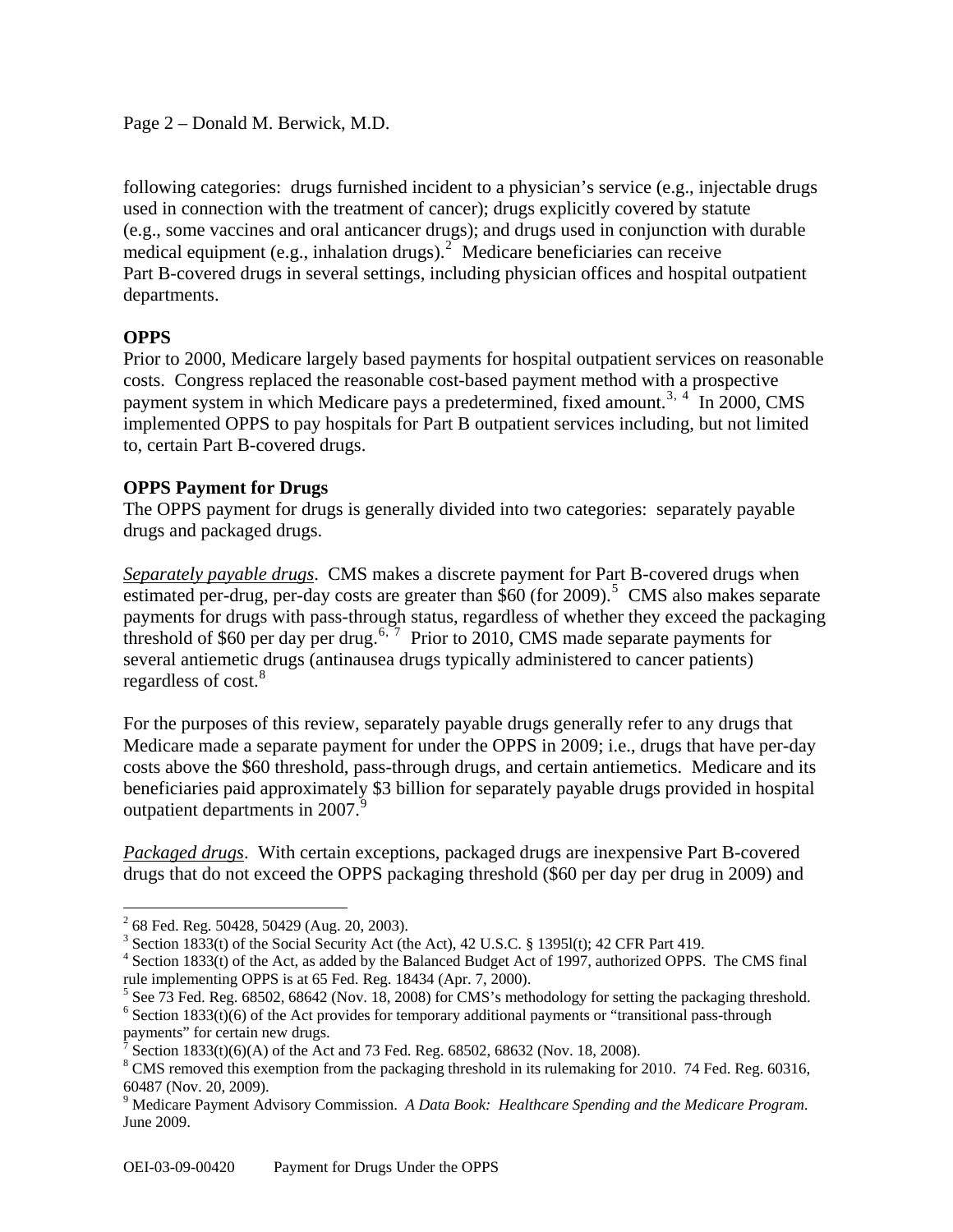Page 3 – Donald M. Berwick, M.D.

are not antiemetic or pass-through drugs. CMS does not make separate payment for packaged drugs; it includes (i.e., packages) payment for these drugs as part of the payment for the treatment during which the drug is administered.

# **OPPS Payment Methodology**

Since 2006, CMS has based the OPPS payment rate for separately payable drugs on average sales price  $(ASP)$ .<sup>[10](#page-2-0)</sup> The ASP is a manufacturer's sales of a drug to all purchasers in the United States in a calendar quarter divided by the total number of units of the drug sold by the manufacturer in that quarter. The ASP is net of any price concessions, such as volume discounts, prompt pay discounts, cash discounts, free goods contingent on purchase requirements, chargebacks, and rebates other than those obtained through the Medicaid drug rebate program.<sup>[11](#page-2-1)</sup> Sales that are nominal in amount are exempted from the ASP calculation, as are sales excluded from the determination of "best price" in the Medicaid drug rebate program. [12](#page-2-2)

For drugs administered in a physician's office, the Medicare payment amount is set by the Act at 106 percent of the ASP.<sup>[13](#page-2-3)</sup> Although the OPPS also bases payment for separately payable drugs on ASP, the Act does not define a set payment methodology. Rather, CMS annually updates the payment methodology (i.e., the percentage added to or subtracted from the ASP) for separately payable drugs that are not pass-through drugs through the rulemaking process. After examining Medicare claims data to gauge hospital acquisition costs for the drugs and overhead costs, CMS set the 2009 Medicare payment amount for non-pass-through separately payable drugs at 104 percent of the ASP (see Table 1).<sup>[14](#page-2-4)</sup> The payment amount for pass-through drugs paid under the OPPS is equal to the payment amount for drugs in the physician office setting (i.e., 106 percent of the ASP), according to CMS.<sup>[15](#page-2-5)</sup> The Medicare payment amount for the OPPS is meant to cover both acquisition costs for the drugs and related overhead costs.<sup>[16](#page-2-6)</sup>

In previous rulemakings, CMS proposed various approaches for gathering information on how overhead costs are allocated and accounted for among particular drugs in hospital

 $\overline{a}$ 

<span id="page-2-0"></span><sup>&</sup>lt;sup>10</sup> 70 Fed. Reg. 68516, 68640 (Nov. 10, 2005); section  $1833(t)(14)(A)(iii)(II)$  of the Act.

<sup>&</sup>lt;sup>11</sup> Section 1847A(c) of the Act.

<span id="page-2-2"></span><span id="page-2-1"></span><sup>&</sup>lt;sup>12</sup> See section 1847A(c)(2) of the Act. Pursuant to section 1927(c)(1)(C)(i) of the Act, "best price" is the lowest price available from the manufacturer during the rebate period to any wholesaler, retailer, provider, health maintenance organization, nonprofit entity, or governmental entity within the United States, with certain exceptions.

 $13$  Section 1847A(b)(1) of the Act.

<span id="page-2-4"></span><span id="page-2-3"></span><sup>&</sup>lt;sup>14</sup> The method used to calculate Medicare payment amounts for separately payable drugs under OPPS did not change for 2010. See 73 Fed. Reg. 68502, 68651–68659 (Nov. 18, 2008) for an explanation of how CMS determined payment rates for 2009.

<span id="page-2-6"></span><span id="page-2-5"></span><sup>&</sup>lt;sup>15</sup> The payment methodology is updated annually. However, Medicare payment amounts under OPPS are updated quarterly based on changes to the manufacturer-reported ASPs.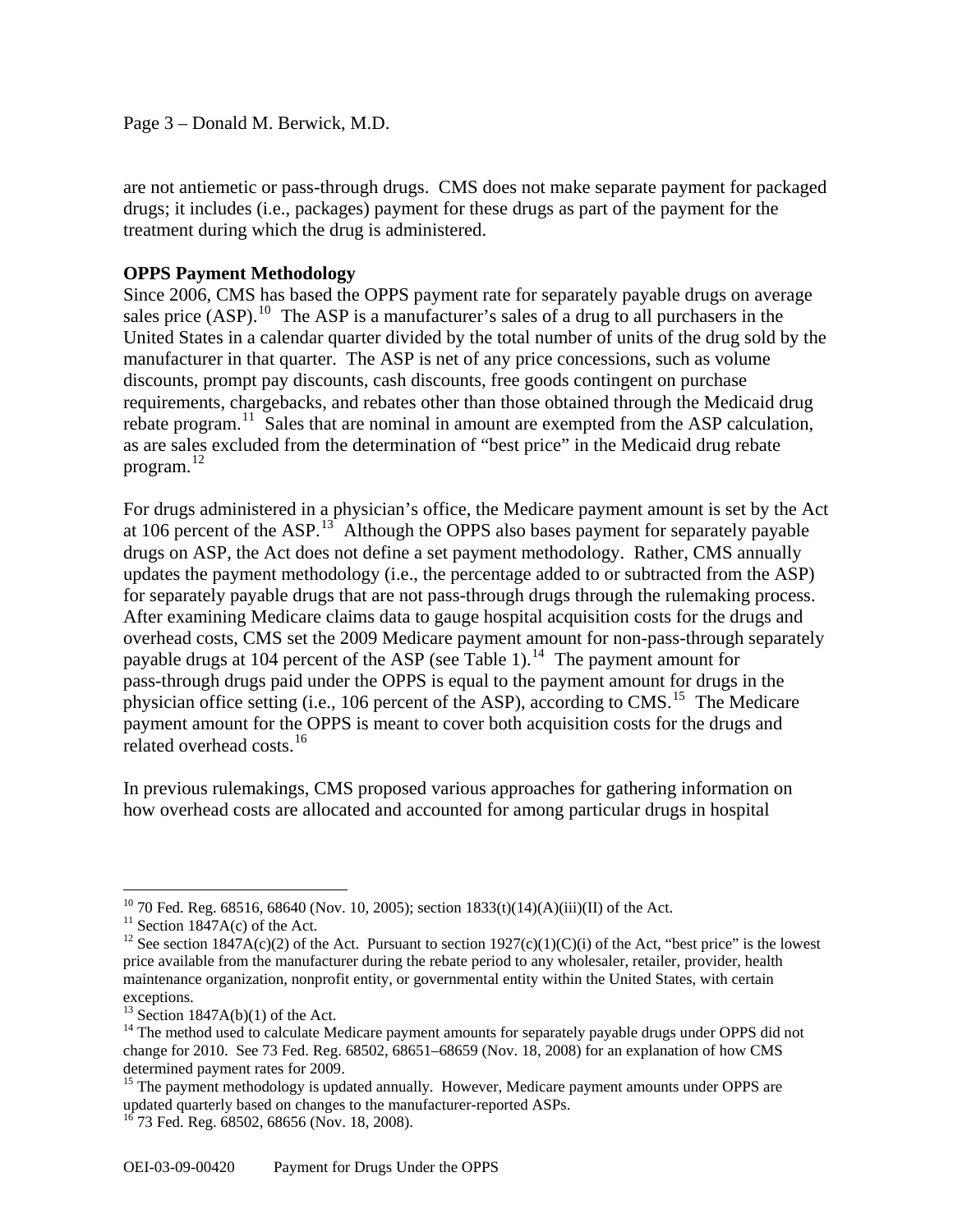## Page 4 – Donald M. Berwick, M.D.

outpatient pharmacies.<sup>[17](#page-3-0)</sup> Hospitals claimed that all of these approaches would be administratively burdensome, and CMS did not implement any of them. Additionally, CMS does not specifically define what constitutes overhead costs.

Table 1: Medicare Payment Amounts for Drugs Under OPPS in 2009

| Drug Type                                                                                          | <b>OPPS Payment Amount for 2009</b>                 |
|----------------------------------------------------------------------------------------------------|-----------------------------------------------------|
| Separately payable drugs (drugs that<br>exceed the \$60 threshold and some<br>antiemetics in 2009) | 104 percent of ASP                                  |
| Separately payable drugs (pass-through<br>drugs)                                                   | 106 percent of ASP                                  |
| Packaged drugs                                                                                     | Not applicable; payment included in related service |

Source: Office of Inspector General (OIG) analysis of Medicare payment under OPPS and 73 Fed. Reg. 68502 (Nov. 18, 2008).

## **340B Program**

The Medicare payment amounts for drugs under the OPPS are the same for all types of hospital outpatient departments. However, hospital acquisition costs vary widely and certain hospitals are able to purchase drugs at reduced prices.

The 340B Drug Pricing Program (340B Program), overseen by the Health Resources and Services Administration (HRSA), was created to assist entities that provide services to disproportionately low-income, uninsured, and underinsured populations and allow them to purchase drugs at reduced prices. Under the 340B Program, pharmaceutical manufacturers agree to charge at or below statutorily defined prices, known as the 340B ceiling prices, for certain sales to certain covered entities.<sup>[18](#page-3-1)</sup> Therefore, eligible entities that participate in the 340B Program should have lower acquisition costs for many drugs. Eligible 340B entities include disproportionate share hospitals, Ryan White grantees, State-operated AIDS drug assistance programs, and black lung clinics, among others. As of March 2010, approximately 14,500 entities were enrolled in the 340B Program.<sup>[19](#page-3-2), [20](#page-3-3)</sup>

<span id="page-3-0"></span> $\overline{a}$  $17$  See 74 Fed. Reg. 60316, 60499–60501 (Nov. 20, 2009) for a discussion of CMS's proposals for accurately paying overhead costs.

<span id="page-3-1"></span><sup>&</sup>lt;sup>18</sup> The Veterans Health Care Act of 1992, P.L. No. 102-585,  $\S$  602, which is codified as section 340B of the Public Health Service (PHS) Act, established the 340B Program. See 42 U.S.C. § 256b.

<span id="page-3-3"></span><span id="page-3-2"></span><sup>&</sup>lt;sup>19</sup> HRSA, *Covered Entity Database*. Accessed at  $\frac{http://www.hrsa.gov}{}$  on April 29, 2010.<br><sup>20</sup> Because the 340B Program requires each location to be registered individually in HRSA's Covered Entity database, and a 340B entity may have several satellite sites, the database includes multiple entity listings associated with the same organization.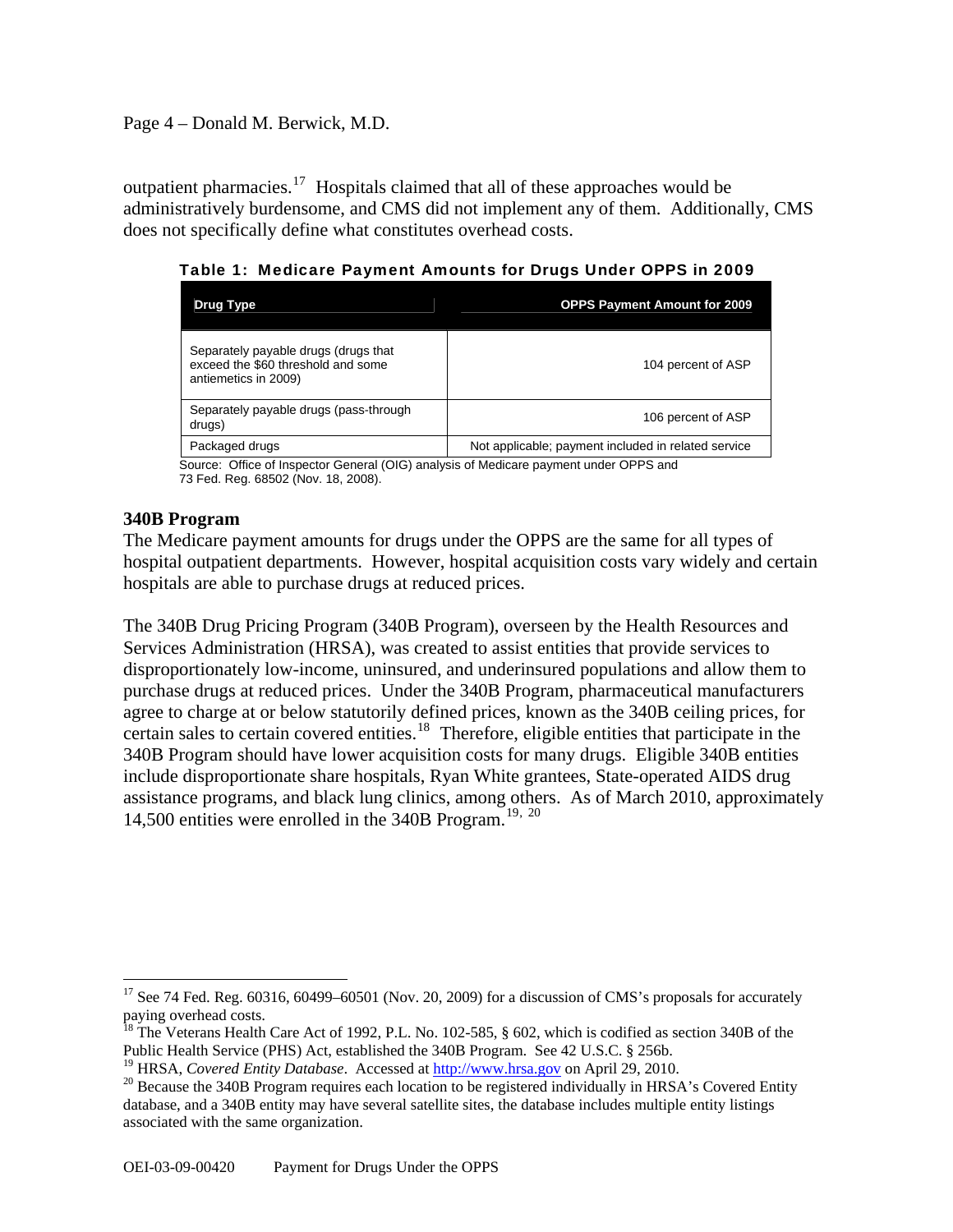# Page 5 – Donald M. Berwick, M.D.

Drugs purchased under the 340B Program by disproportionate share hospitals (hereinafter referred to as 340B hospitals) are paid for under the OPPS when administered to Medicare beneficiaries in an outpatient setting.<sup>[21](#page-4-0)</sup> A 340B hospital is defined as:

- being owned or operated by a unit of State or local government, a public or private nonprofit corporation which is formally granted governmental powers by a unit of State or local government, or a private nonprofit hospital which has a contract with a State or local government to provide services to low-income individuals;
- having a disproportionate share adjustment percentage<sup>[22](#page-4-1)</sup> greater than 11.75 percent or being described in section  $1886(d)(5)(F)(i)(II)$  of the Act; and
- not obtaining covered outpatient drugs through a group purchasing arrangement.<sup>[23](#page-4-2)</sup>

Sales to covered entities through the 340B Program are not included in the calculation of the ASP.<sup>[24](#page-4-3)</sup> If 340B sales were included, the ASPs would be lower because of 340B entities' eligibility for substantially lower drug prices. Medicare claims data from 340B hospitals are included when CMS determines the Medicare payment amount for separately payable non-pass-through drugs under the OPPS each year.

# **METHODOLOGY**

#### **Scope**

 $\overline{a}$ 

We compared first-quarter 2009 Medicare payment amounts to first-quarter 2009 hospital acquisition costs for 33 separately payable drugs from 2 separate random samples of hospitals in the United States that participate in Medicare: 1 sample of 99 340B hospitals and another sample of 110 non-340B hospitals. This study includes only separately payable drugs; i.e., we excluded packaged drugs from our analysis because CMS does not calculate a separate Medicare payment amount. See Appendix A for a list of the drugs under review.

# **Data Sources and Collection**

*Drugs and Medicare payment amounts*. Separately payable drugs are identified and billed using Healthcare Common Procedure Coding System (HCPCS) codes. Each HCPCS code defines the drug name and the dosage amount represented by the HCPCS code but does not specify manufacturer or package size information. We obtained a list of the top 30 separately

<span id="page-4-0"></span> $21$  Section 7101 of the Affordable Care Act extended participation in the 340B program to certain children's hospitals, cancer hospitals, critical access and sole community hospitals, and rural referral centers. However, these changes took effect after the time period covered by this review.<br><sup>22</sup> See section 1886(d)(5)(F) of the Act for the definition and calculation of the disproportionate share adjustment

<span id="page-4-1"></span>percentage.

<span id="page-4-2"></span><sup>23</sup> HRSA, *Introduction to 340B Drug Pricing Program*. Accessed at [http://www.hrsa.gov](http://www.hrsa.gov/) on March 16, 2010. 42 U.S.C. § 256b(a)(4)(L).

<span id="page-4-3"></span><sup>&</sup>lt;sup>24</sup> Sections 1847A(c)(2)(A) and 1927(c)(1)(C)(i)(I) of the Act.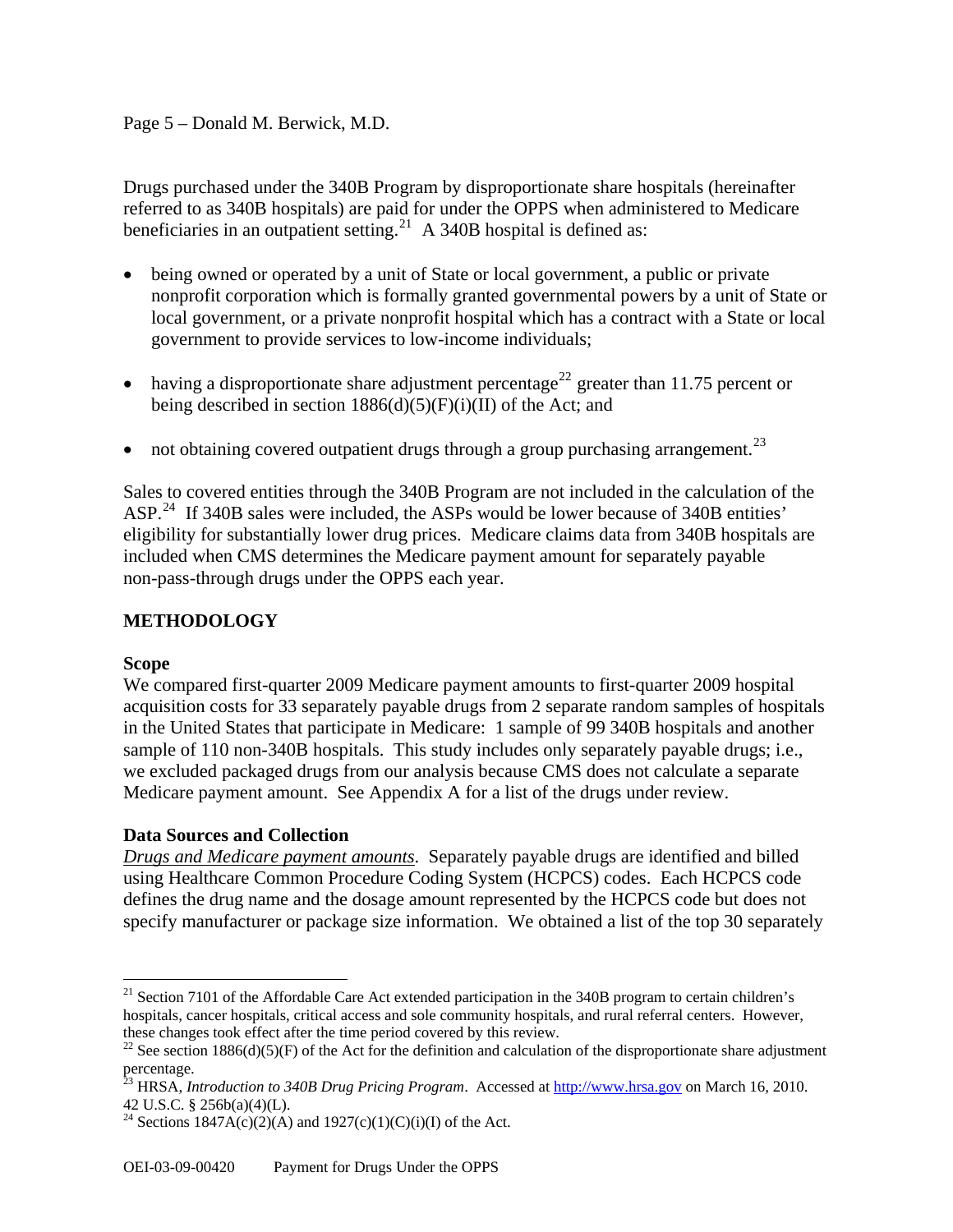#### Page 6 – Donald M. Berwick, M.D.

payable HCPCS codes by Medicare expenditures in 2008 from CMS. We included 3 additional HCPCS codes at CMS's request for a total of 33 drugs.<sup>[25](#page-5-0)</sup> We obtained first-quarter 2009 Medicare payment amounts under the OPPS for the selected drugs from CMS's Web site.

*Hospital acquisition costs*. We selected two random samples: one for 340B hospitals and one for non-340B hospitals. We obtained a list of 340B hospitals from HRSA's Covered Entity database in July 2009. This database contains the name and contact information for all 340B hospitals. From this list we selected a random sample of 100 340B hospitals.<sup>[26](#page-5-1)</sup> We removed 1 of the selected hospitals because of an ongoing OIG investigation for a sample size of 99. To select the sample of non-340B hospitals, we obtained the Online Survey, Certification, and Reporting database. This database contains the names and contact information of hospitals participating in Medicare nationwide. We first removed 340B hospitals (as identified in the HRSA database) from this list and selected a random sample of 110 non-340B hospitals from the remaining facilities. $27$ 

In September 2009, we sent written surveys to the hospitals in our two samples. For each of the 33 drugs under review, we asked the hospitals to provide their first-quarter 2009 acquisition costs, any discounts or rebates for these purchases, the number of units purchased, and whether the purchases were made through the 340B Program. In addition, we asked hospitals to indicate whether the drugs were for outpatient use. We sent up to two written followup surveys to nonresponding hospitals in our samples between October and November 2009. Additionally, we conducted multiple followup phone calls with nonresponding hospitals to elicit a higher response rate. See Appendix B for a detailed methodology.

Between October and December 2009, 94 340B and 110 non-340B hospitals responded to our survey and 90 340B and 77 non-340B hospitals provided some acquisition cost data. Not all hospitals in the sample purchased all of the drugs under review. Therefore, the number of hospitals with acquisition cost data for each drug varied widely. For example, less than 10 hospitals in each sample reported any purchases for 6 of the drugs. See Appendix C for the number of hospitals providing data per drug.

We also asked hospitals to provide data on their pharmacy overhead costs. Per CMS's recommendation, we did not include a specific definition of overhead costs in our survey. Based on public comment, CMS believed that if OIG were to provide examples of overhead costs in its survey, responding hospitals might interpret the examples as legal definitions of overhead costs. Given that CMS itself has not explicitly defined these costs for individual

 $\overline{a}$ 

<sup>&</sup>lt;sup>25</sup> Two of the thirty-three drugs had pass-through status in the first quarter of 2009. See Appendix A.

<span id="page-5-1"></span><span id="page-5-0"></span><sup>&</sup>lt;sup>26</sup> As of July 2009, there were 2,541 340B hospitals listed in HRSA's Covered Entity Database. We identified and linked related entities into units we refer to as "purchasing agents" because we wanted our sampling units to be entities that purchase drugs either for themselves or on behalf of affiliated entities. This sample was drawn from a universe of 851 hospital purchasing agents.

<span id="page-5-2"></span> $27$  This sample was drawn from a universe of 5,305 hospitals.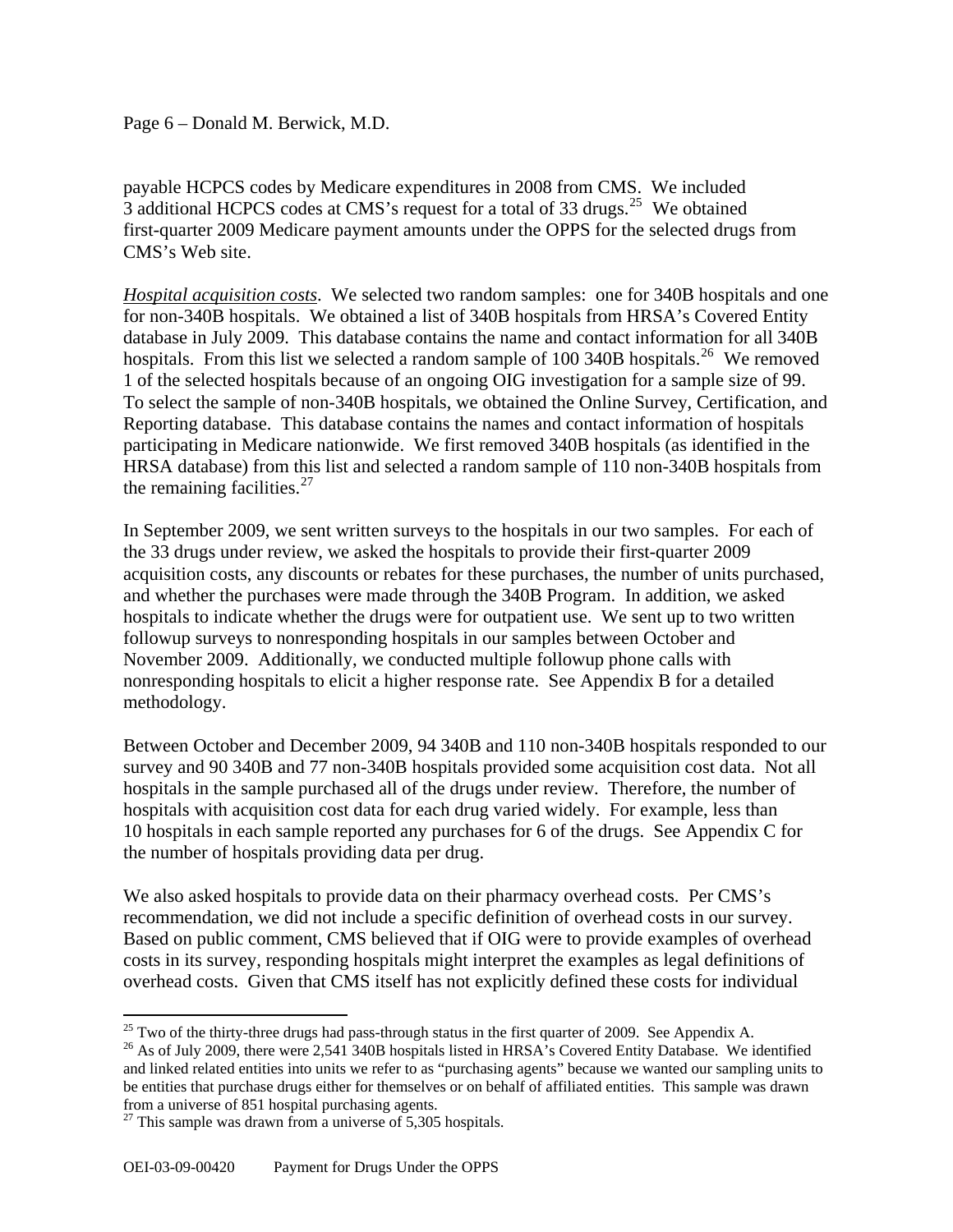Page 7 – Donald M. Berwick, M.D.

drugs, we did not want to establish a definition that could be the source of future conflict between the agency and hospitals. Therefore, hospitals had minimal guidance in providing these data. Absent a consistent definition of overhead costs, we were not able to determine how these self-reported figures relate to any additional costs that are meant to be reimbursed under the payment amount for each individual drug.

## **Data Analysis**

From the list of hospitals that provided acquisition cost data, we removed 1 340B hospital and 29 non-340B hospitals that did not participate in the OPPS.<sup>[28](#page-6-0)</sup> Our subsequent analysis was based on these data reported by the remaining 89 340B hospitals and 48 non-340B hospitals. We excluded 1 drug (Q4101) from our analysis because of low reported utilization (one 340B and one non-340B hospitals reported purchasing Q4101), resulting in a total of 32 separately payable drugs under review.

For both hospital types (i.e., 340B and non-340B), we aggregated the hospitals' acquisition costs data by the appropriate HCPCS code. We then calculated volume-weighted average acquisition costs (hereinafter referred to as average acquisition costs) by totaling the acquisition costs, net of any discounts and rebates, for each drug and dividing them by the total units purchased among all facilities for each drug. We determined the percentage difference between CMS's first-quarter 2009 ASP-based Medicare payment amount for each drug and the average acquisition costs for both hospital types. To determine the aggregate difference between CMS's first-quarter 2009 ASP-based Medicare payment amounts and total acquisition costs among all 32 drugs for both 340B and non-340B hospitals, we:

- determined the total acquisition costs for the 32 drugs among each hospital type by summing the data reported by all respondents;
- multiplied the total units purchased for each drug, as reported by hospitals, by the drug's Medicare payment amount to calculate the total amount that hospitals would have paid for all selected drugs if their acquisition costs equaled Medicare payment amounts; and
- calculated the percentage difference between the total amount that would have been paid had the acquisition cost equaled Medicare payment amounts and the total amount paid for the 32 drugs, as reported by 340B and non-340B hospitals.

# **Limitations**

 $\overline{a}$ 

The analysis and results in this report are based only on self-reported data received from responding hospitals in our sample. We were unable to make projections to the universe of hospitals because of the limited number of hospitals that purchased certain drugs as well as the large number of hospitals removed from our analysis.

<span id="page-6-0"></span> $28$  Examples of non-340B hospitals that are not paid under OPPS include critical access hospitals and hospitals in Maryland. 42 CFR § 419.20(b).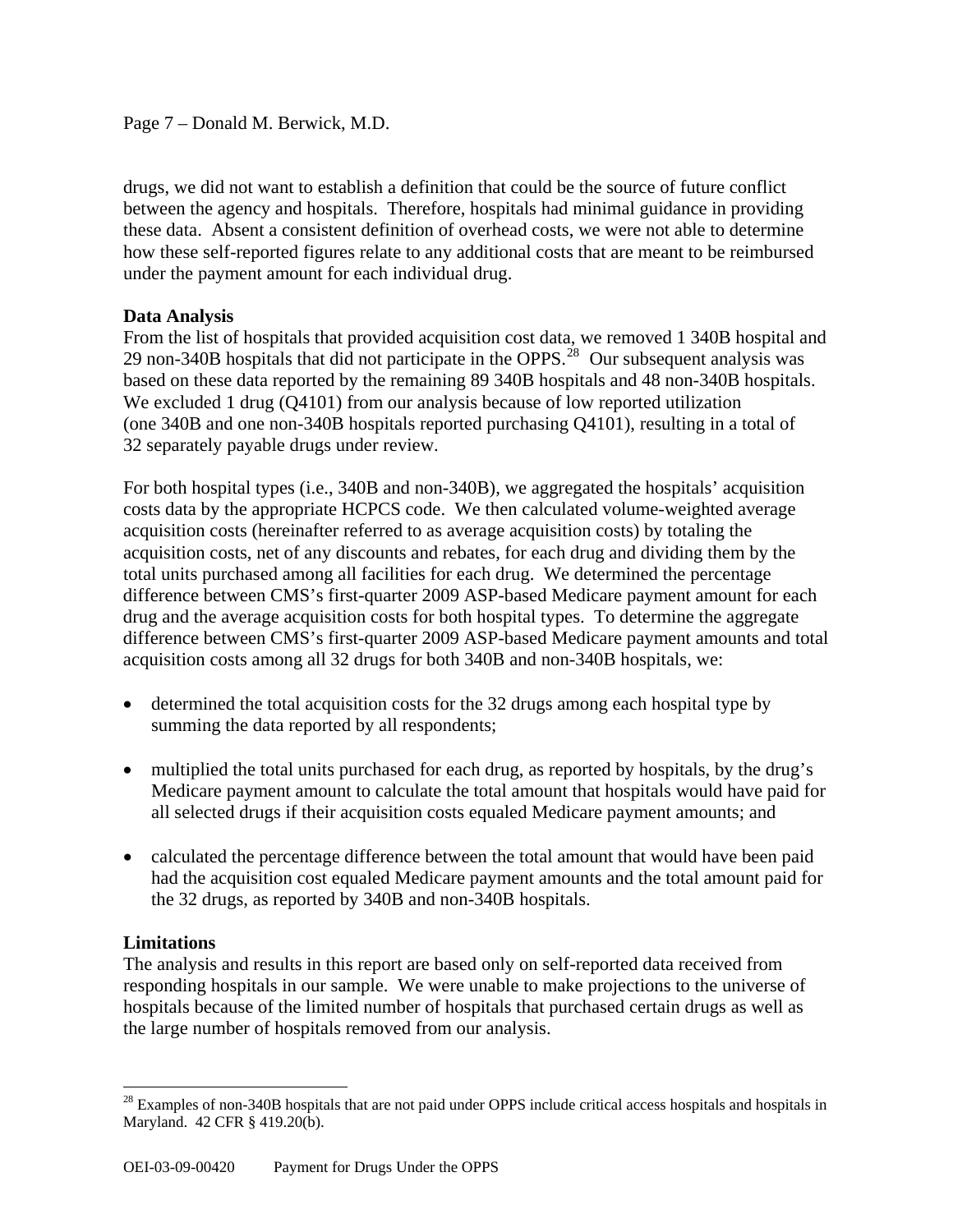Page 8 – Donald M. Berwick, M.D.

#### **Standards**

This study was conducted in accordance with the *Quality Standards for Inspections* approved by the Council of the Inspectors General on Integrity and Efficiency.

# **RESULTS**

#### **Medicare Payments to Responding 340B Hospitals for Separately Payable Drugs Were 31 Percent Higher Than Their Aggregate Acquisition Costs**

In the first quarter of 2009, the aggregate Medicare payment amount was 31 percent higher than drug acquisition costs for 340B hospitals providing data. Despite stakeholder concerns, this is an expected result given the purpose of the 340B Program. In fact, for the 32 drugs under review, the Medicare payment amount exceeded acquisition costs for 89 percent of the drug purchases (by dollars) made by responding 340B hospitals. Medicare payment amounts for 28 drugs were between 1 percent and 222 percent higher than average acquisition costs. For the remaining four drugs, Medicare payment amounts were between 0.5 percent and 8 percent below acquisition costs. Chart 1 illustrates the range of differences between average acquisition costs and Medicare payment amounts for 340B hospitals. See Table D-1 in Appendix D for a comparison of Medicare payment amounts to average acquisition costs among 340B hospitals for each of the 32 drugs.

#### 240% 230% 220% 210% 200% 190% 180% 170% 160% 150% **Medicare payment amounts for 28 of 32 drugs were greater**  140% 130% **than average acquisition costs**  Difference **Percentage Difference** 120% 110% 100% **Parcentage** 90% 80% 70% 60% 50% 40% 30% 20% 10% 0% -10% -20% -30% -40% **Average Acquisition Cost**  -50% **J1566 J15<sup>1</sup> J1588** J1685 J1688 J2788 J2708 J2708 J2708 J2708 J2863 J2861 J288 *J9264* **J2505 J0881 J9355 J9170 J9041 J9310 J9217 J9001 J2323 J0152 J0256 J2353 J9201 J9206 J**

## Chart 1. Comparison of Medicare Payment Amounts to Average Acquisition Costs for 340B Hospitals

**Source: OIG analysis of 340B hospital acquisition cost data and first-quarter 2009 Medicare payment amounts. 2010.**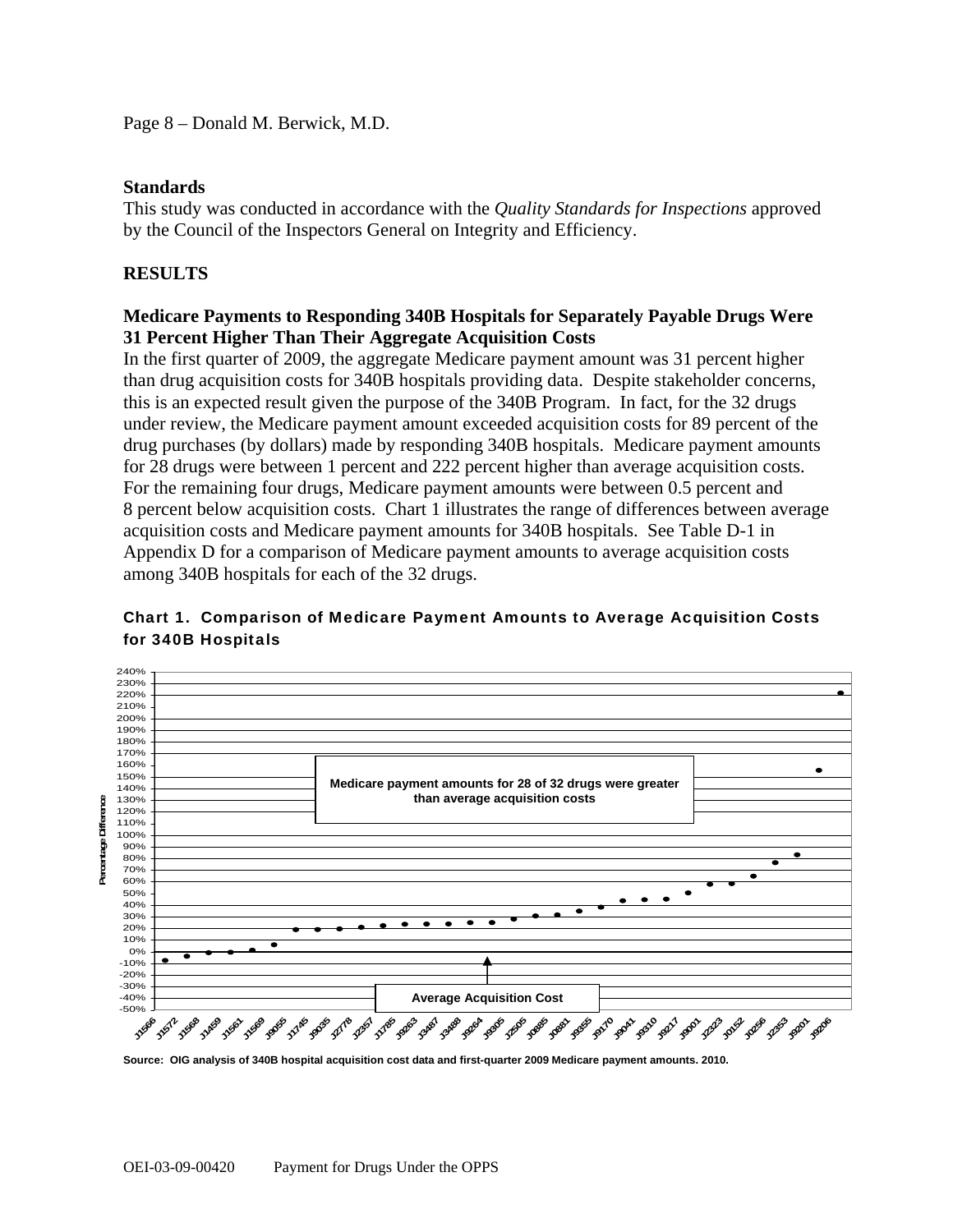## Page 9 – Donald M. Berwick, M.D.

A substantial majority of the drugs under review<sup>[29](#page-8-0)</sup> have Medicare payment amounts that are higher than average acquisition costs because the 340B Program enables eligible entities (e.g., 340B hospitals) to purchase drugs at reduced prices based on the fact that the populations served by these entities are disproportionately low-income, uninsured, and underinsured. Furthermore, the lower sales prices to 340B entities are not included when manufacturers calculate ASPs (i.e., the basis of hospital payment for separately payable drugs is not reduced by the inclusion of 340B prices).

## **Medicare Payments to Responding Non-340B Hospitals for Separately Payable Drugs Were 1 Percent Higher Than Their Aggregate Acquisition Costs**

In the first quarter of 2009, the aggregate Medicare payment amount was 1 percent higher than drug acquisition costs for non-340B hospitals providing data. For the 32 drugs under review, the Medicare payment amount exceeded acquisition costs for slightly more than half of the drug purchases (by dollars) by responding non-340B hospitals (54 percent).

The Medicare payment amount for more than half of the selected drugs (18 of 32) exceeded hospitals' acquisition costs by between 0.3 percent and 130 percent. The Medicare payment amounts for the remaining drugs (14 of 32) were below average acquisition costs, albeit by a small amount (between 0.6 percent and 11 percent). For non-340B hospitals, the difference between Medicare payment amounts and average acquisition costs was less than 5 percent for 22 of the 32 drugs under review. The lack of substantial differences is an expected result given that these hospitals do not have access to the reduced prices of the 340B program. Chart 2 illustrates the range of differences between average acquisition costs and Medicare payment amounts for non-340B hospitals. See Table D-2 in Appendix D for a comparison of Medicare payment amounts to average acquisition costs for non-340B hospitals for each of the 32 drugs.

 $\overline{a}$ 

<span id="page-8-0"></span><sup>&</sup>lt;sup>29</sup> The four drugs with Medicare payment amounts below average acquisition costs are intravenous immune globulin products. According to hospital responses, a substantial majority of the purchases for these drugs were not made through the 340B Program.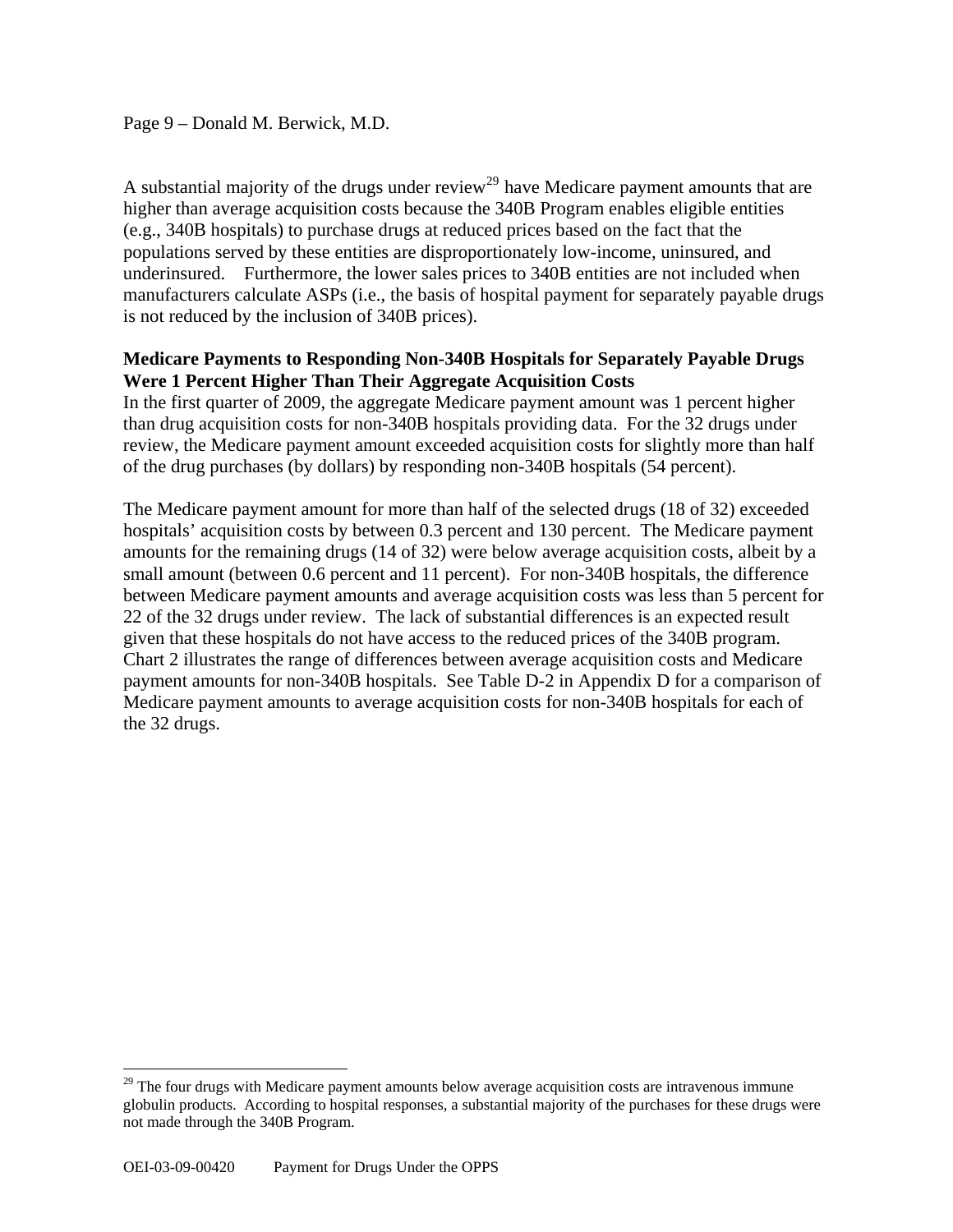Page 10 – Donald M. Berwick, M.D.



#### Chart 2. Comparison of Medicare Payment Amounts to Average Acquisition Costs for Non-340B Hospitals

**Source: OIG analysis of non-340B hospital acquisition cost data and first-quarter 2009 Medicare payment amounts, 2010.** 

# **CONCLUSION**

In this report, we compared Medicare payment amounts under the OPPS to hospital acquisition costs. We found that, in the aggregate, Medicare payment amounts were (1) substantially higher than acquisition costs for 340B hospitals and (2) similar to acquisition costs for non-340B hospitals. This is an expected result given the purpose of the 340B Program.

The Medicare payment amount for separately payable drugs under the OPPS is based on manufacturer-reported ASPs. Because ASPs do not reflect 340B prices (which are generally lower than other sales prices), a substantial majority of the drugs purchased by 340B hospitals have Medicare payment amounts that are higher than average acquisition costs. Similarly, because non-340B hospitals do not have access to reduced prices, the ASP-based Medicare payment amounts are closer to their acquisition costs. Although for some individual drugs the Medicare payment amount was slightly below average acquisition costs at non-340B hospitals, the fact that overall payment levels exceeded costs leads us to conclude that stakeholder concerns about underpayment were unfounded.

This report is being issued directly in final form because it contains no recommendations. If you have comments or questions about this report, please provide them within 60 days. Please refer to report number OEI-03-09-00420 in all correspondence.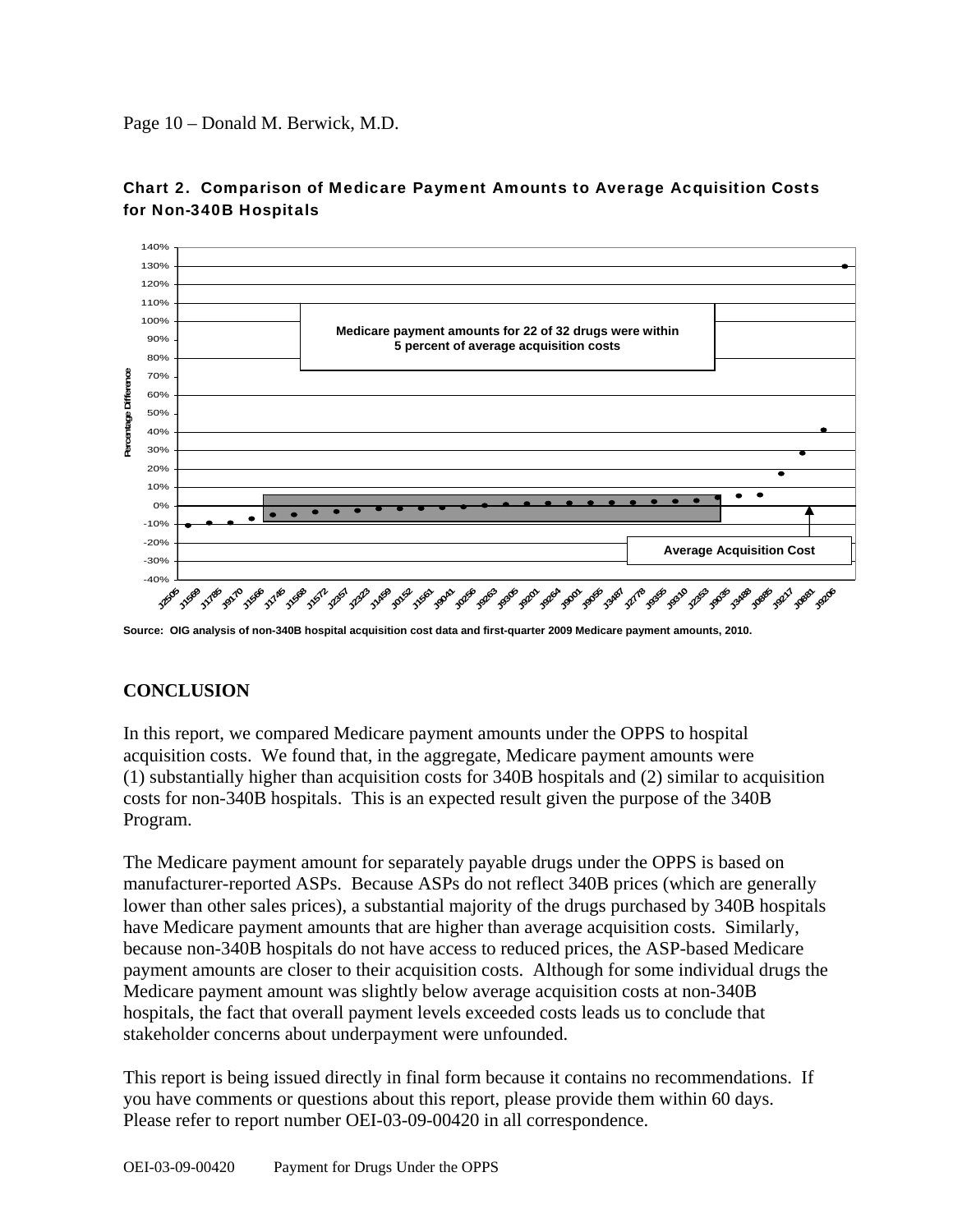Page 11 – Donald M. Berwick, M.D.

#### **APPENDIX A**

## Table A-1. Drugs Under Review

| HCPCS Code <sup>1</sup> |                                         |                   |
|-------------------------|-----------------------------------------|-------------------|
| J0152                   | Adenosine injection                     | 30 $mg2$          |
| J0256                   | Alpha 1 proteinase inhibitor            | 10 <sub>mg</sub>  |
| J0881                   | Darbepoetin alfa, non-ESRD <sup>3</sup> | 1 $mcg^2$         |
| J0885                   | Epoetin alfa, non-ESRD                  | 1000 units        |
| $J1459^{4,5}$           | Privigen injection                      | 500 mg            |
| J1561                   | Gamunex injection                       | 500 mg            |
| J1566                   | Immune globulin, powder                 | 500 mg            |
| $J1568^4$               | Octagam injection                       | 500 mg            |
| J1569                   | Gammagard liquid injection              | 500 mg            |
| J1572                   | Flebogamma injection                    | 500 mg            |
| J1745                   | Infliximab injection                    | 10 <sub>mg</sub>  |
| J1785                   | Injection Imiglucerase /unit            | 1 unit            |
| J2323                   | Natalizumab injection                   | 1 $mg$            |
| J2353                   | Octreotide injection, depot             | 1 <sub>mg</sub>   |
| J2357                   | Omalizumab injection                    | 5 <sub>mg</sub>   |
| J2505                   | Injection, pegfilgrastim                | 6 mg              |
| J2778                   | Ranibizumab injection                   | 0.1 <sub>mg</sub> |
| J3487                   | Zoledronic acid                         | 1 $mg$            |
| $J3488^5$               | Reclast injection                       | 1 $mg$            |
| J9001                   | Doxorubicin HCI liposome<br>injection   | $10 \text{ mg}$   |
| J9035                   | Bevacizumab injection                   | $10 \text{ mg}$   |
| J9041                   | Bortezomib injection                    | 0.1 <sub>mg</sub> |
| J9055                   | Cetuximab injection                     | 10 <sub>mg</sub>  |
| J9170                   | Docetaxel                               | 20 <sub>mg</sub>  |
| J9201                   | Gemcitabine HCI                         | 200 mg            |
| J9206                   | Irinotecan injection                    | 20 mg             |
| J9217                   | Leuprolide Acetate suspension           | $7.5 \text{ mg}$  |
| J9263                   | Oxaliplatin                             | 0.5 <sub>mg</sub> |
| J9264                   | Paclitaxel protein bound                | 1 <sub>mg</sub>   |
| J9305                   | Pemetrexed injection                    | 10 mg             |
| J9310                   | Rituximab injection                     | 100 mg            |
| J9355                   | Trastuzumab                             | $10 \mathrm{mg}$  |
| Q41014,6                | Apligraf skin sub                       | 1 sq $cm2$        |

Source: Centers for Medicare & Medicaid Services (CMS) first-quarter 2009 Addendum B pricing file.

<sup>1</sup> Healthcare Common Procedure Coding System.<br>  $\frac{2}{1}$  mg=milligram; mcg=microgram; cm=centimeter.<br>  $\frac{3}{1}$  ESRD is end stage renal disease.<br>  $\frac{4}{1}$  Denotes HCPCS codes included in the review at CMS's request.<br>  $\$ 

<sup>6</sup> This code was excluded from our analysis because of the low response rate.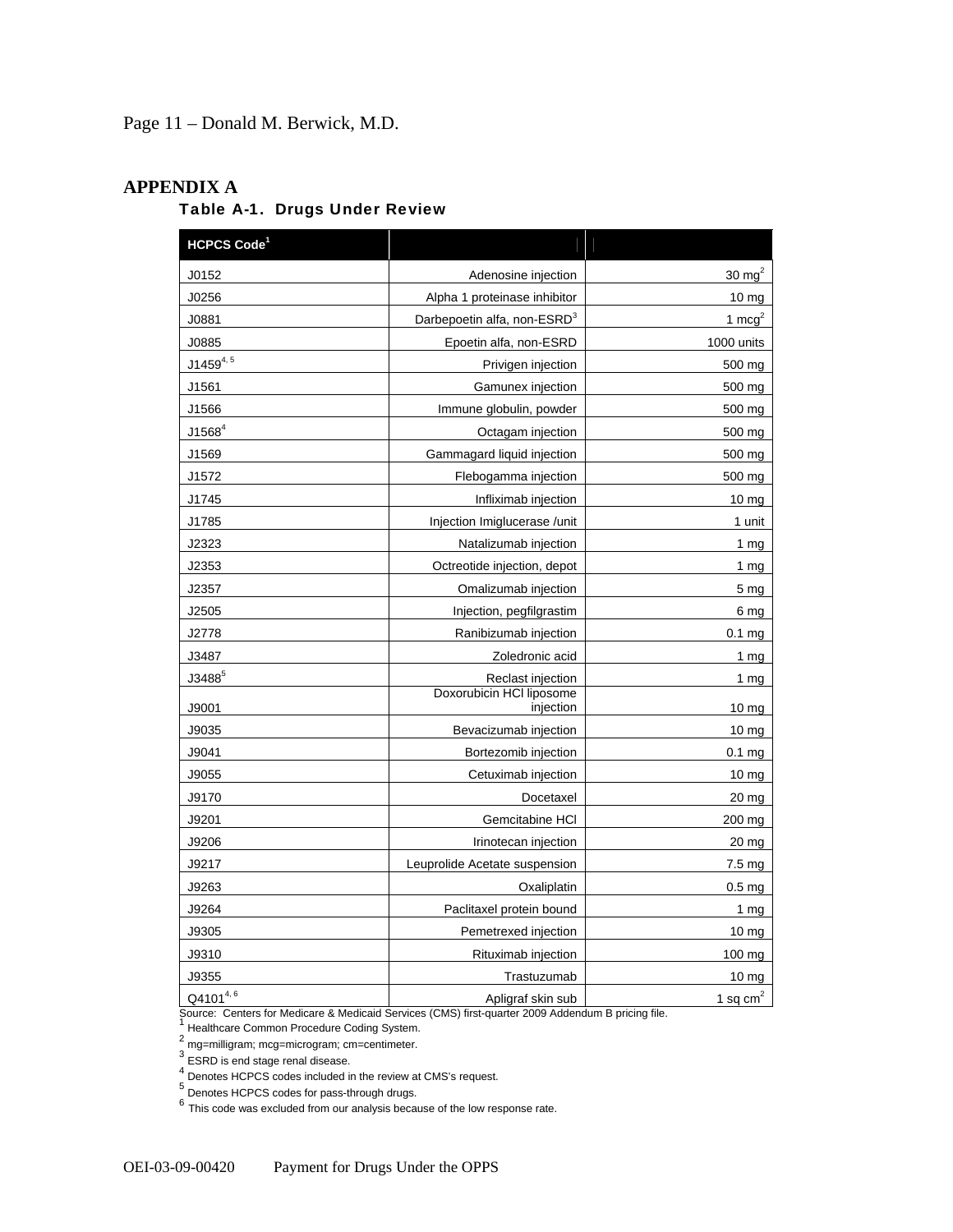## **APPENDIX B – Detailed Methodology**

#### **340B Sample Selection**

We obtained a complete list of 340B hospitals from the Health Resources and Services Administration's (HRSA) Covered Entity database. Because the 340B Program requires each location to be registered individually in HRSA's Covered Entity database, and a 340B entity may have several satellite sites, the database includes multiple entity listings associated with the same organization. We identified and linked related entities into units we refer to as "purchasing agents" because we wanted our sampling units to be entities that purchase drugs either for themselves or on behalf of affiliated entities.

We used the HRSA-assigned unique 340B identification number to group affiliated entities by purchasing agent. This identification number consists of three segments: first, a letter prefix that indicates the entity type; second, numbers assigned at HRSA's discretion; and third, if a site is related to another site, a terminal letter suffix. An example of the unique identification number would be DSH1234A. Using this number, we grouped entities together if their HRSA identification numbers differed only by letter suffix and counted each grouping as one purchasing agent. For example, to link DSH1234A to other entities, we would have grouped it with DSH1234B and DSH1234C. Each group of entities was counted as one purchasing agent. Entities with no listed affiliates were each counted as one purchasing agent. We selected a random sample of 100 340B purchasing agents.<sup>[30](#page-11-0), [31](#page-11-1)</sup> For the purposes of this report, we refer to the purchasing agent and related satellite sites as a single 340B hospital. We removed 1 340B purchasing agent because of an ongoing OIG investigation for a sample size of 99.

#### **Data Collection and Analysis**

 $\overline{a}$ 

Prior to calculating and aggregating average acquisition cost figures for each of the sampled drugs, we examined the national drug codes (NDC), which are 11-digit drug identifiers, reported by the hospitals for each Healthcare Common Procedure Coding System (HCPCS) code to determine whether they were valid and associated with the correct code. We used the Centers for Medicare & Medicaid Services' HCPCS crosswalk file (a file that links NDCs to their associated HCPCS codes) to make this determination. We excluded all NDCs (and the associated cost data) that were not associated with a HCPCS code under review. In calculating the average acquisition cost, we identified any outliers among the costs reported by hospitals and removed them from our analysis. We defined an outlier as an average acquisition cost reported by a facility that fell more than three standard deviations from the mean.

<span id="page-11-0"></span> $30$  As of July 2009, there were 2,541 340B hospitals listed in HRSA's Covered Entity Database. There are a total of 851 purchasing agents.

<span id="page-11-1"></span><sup>&</sup>lt;sup>31</sup> This sampling method for the selection of purchasing agents for 340B entities has been used previously by the Office of Inspector General (OIG). See *Review of 340B Prices*, OEI-05-02-00073, July 2006.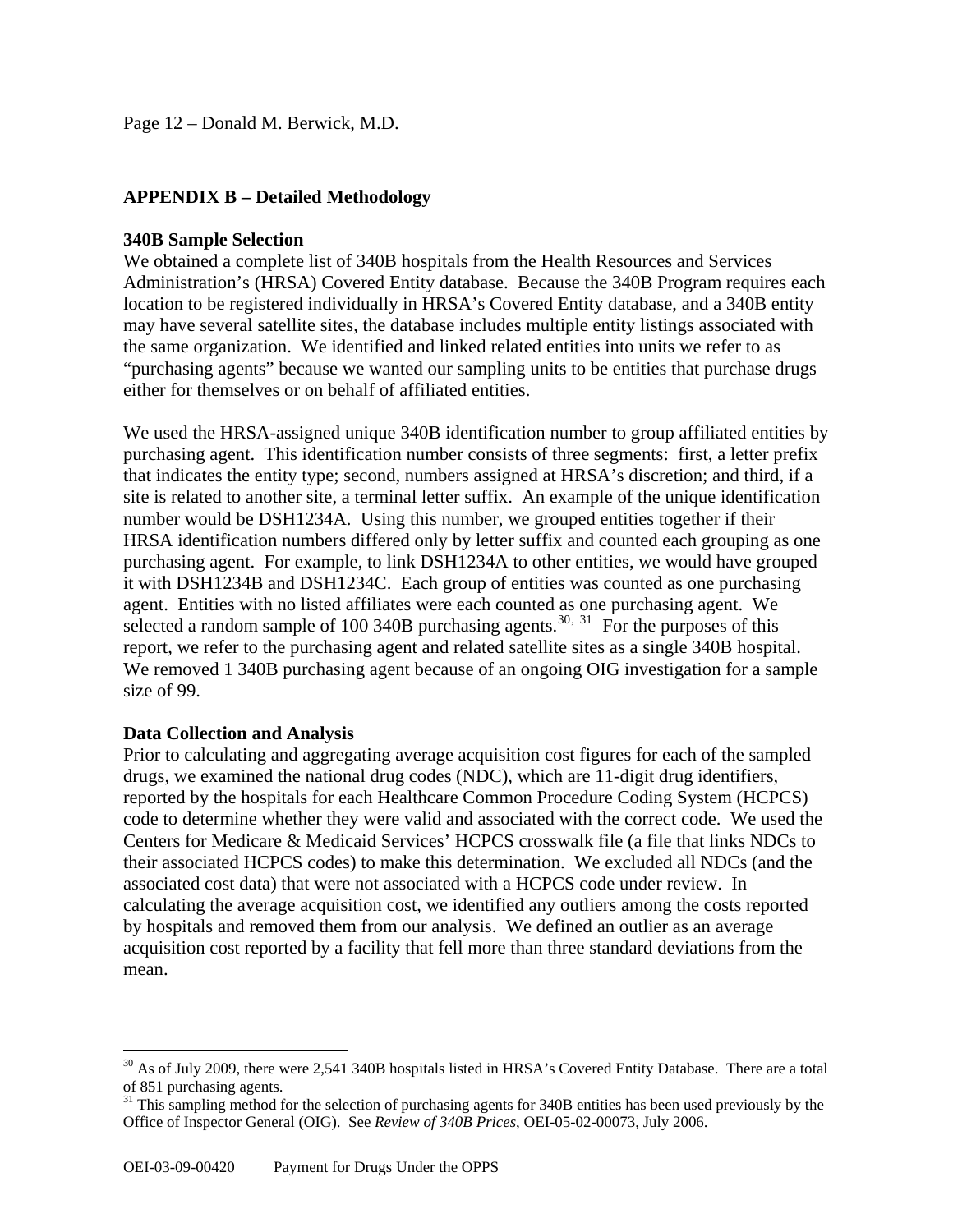Page 13 – Donald M. Berwick, M.D.

#### **APPENDIX C**

| HCPCS Code <sup>1</sup> |    |    |
|-------------------------|----|----|
| J0152                   | 37 | 22 |
| J0256                   | 7  | 6  |
| J0881                   | 44 | 20 |
| J0885                   | 69 | 35 |
| J1459                   | 8  | 3  |
| J1561                   | 14 | 8  |
| J1566                   | 18 | 10 |
| J1568                   | 6  | 2  |
| J1569                   | 25 | 8  |
| J1572                   | 12 | 9  |
| J1745                   | 64 | 28 |
| J1785                   | 8  | 3  |
| J2323                   | 25 | 8  |
| J2353                   | 33 | 14 |
| J2357                   | 26 | 6  |
| J2505                   | 60 | 25 |
| J2778                   | 3  | 2  |
| J3487                   | 54 | 22 |
| J3488                   | 44 | 24 |
| J9001                   | 36 | 11 |
| J9035                   | 54 | 18 |
| J9041                   | 39 | 13 |
| J9055                   | 48 | 12 |
| J9170                   | 59 | 14 |
| J9201                   | 56 | 17 |
| J9206                   | 50 | 14 |
| J9217                   | 41 | 11 |
| J9263                   | 55 | 19 |
| J9264                   | 28 | 4  |
| J9305                   | 42 | 11 |
| J9310                   | 62 | 22 |
| J9355                   | 51 | 17 |
| Q4101 <sup>2</sup>      | 1  | 1  |

Table C-1. Number of Hospitals Providing Data per Drug

Source: Office of Inspector General analysis of hospital responses. <br><sup>1</sup> Healthcare Common Procedure Coding System.<br><sup>2</sup> Denotes the HCPCS code excluded from the analysis.

Note: Outliers and other invalid data were excluded from these figures.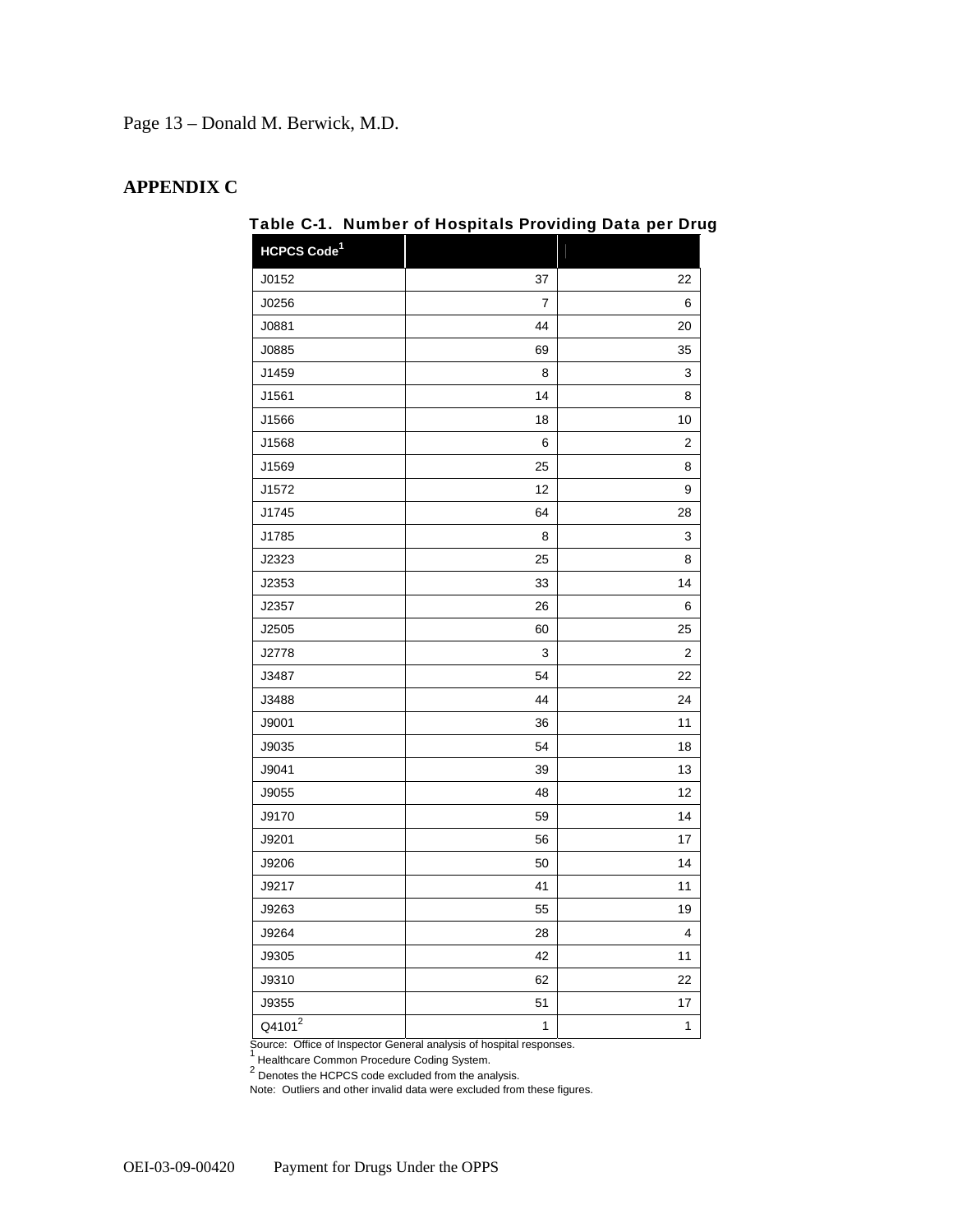Page 14 – Donald M. Berwick, M.D.

#### **APPENDIX D**

#### Table D-1. Comparison of Medicare Payment Amounts to Average Acquisition Costs for 340B Hospitals

| <b>HCPCS Code</b> |            |            |          |
|-------------------|------------|------------|----------|
|                   |            |            |          |
| J1566             | \$28.87    | \$31.21    | $-7.50%$ |
| J1572             | \$34.92    | \$36.34    | $-3.92%$ |
| J1568             | \$36.18    | \$36.52    | $-0.93%$ |
| J1459**           | \$34.16    | \$34.33    | $-0.49%$ |
| J1561             | \$34.86    | \$34.42    | 1.28%    |
| J1569             | \$34.71    | \$32.75    | 5.97%    |
| J9055             | \$48.80    | \$41.04    | 18.91%   |
| J1745             | \$55.85    | \$46.95    | 18.95%   |
| J9035             | \$56.30    | \$47.10    | 19.53%   |
| J2778             | \$398.92   | \$330.09   | 20.85%   |
| J2357             | \$17.88    | \$14.62    | 22.29%   |
| J1785             | \$4.02     | \$3.25     | 23.57%   |
| J9263             | \$9.39     | \$7.59     | 23.75%   |
| J3487             | \$211.15   | \$170.62   | 23.75%   |
| J3488**           | \$218.51   | \$175.01   | 24.86%   |
| J9264             | \$8.90     | \$7.12     | 24.98%   |
| J9305             | \$47.31    | \$36.97    | 27.95%   |
| J2505             | \$2,135.09 | \$1,633.68 | 30.69%   |
| J0885             | \$9.03     | \$6.86     | 31.54%   |
| J0881             | \$3.00     | \$2.23     | 34.78%   |
| J9355             | \$60.48    | \$43.79    | 38.12%   |
| J9170             | \$330.59   | \$230.16   | 43.63%   |
| J9041             | \$35.59    | \$24.63    | 44.52%   |
| J9310             | \$525.21   | \$362.08   | 45.06%   |
| J9217             | \$206.11   | \$136.96   | 50.49%   |
| J9001             | \$432.93   | \$274.37   | 57.79%   |
| J2323             | \$7.76     | \$4.90     | 58.32%   |
| J0152             | \$69.09    | \$41.93    | 64.77%   |
| J0256             | \$3.64     | \$2.06     | 76.41%   |
| J2353             | \$103.83   | \$56.72    | 83.06%   |
| J9201             | \$135.58   | \$53.06    | 155.52%  |
| J9206             | \$21.31    | \$6.62     | 221.76%  |

Source: Office of Inspector General (OIG) analysis of first-quarter 2009 Medicare payment amounts and 340B acquisition cost data. \* Healthcare Common Procedure Coding System.

\*\* Denotes HCPCS codes for pass-through drugs.